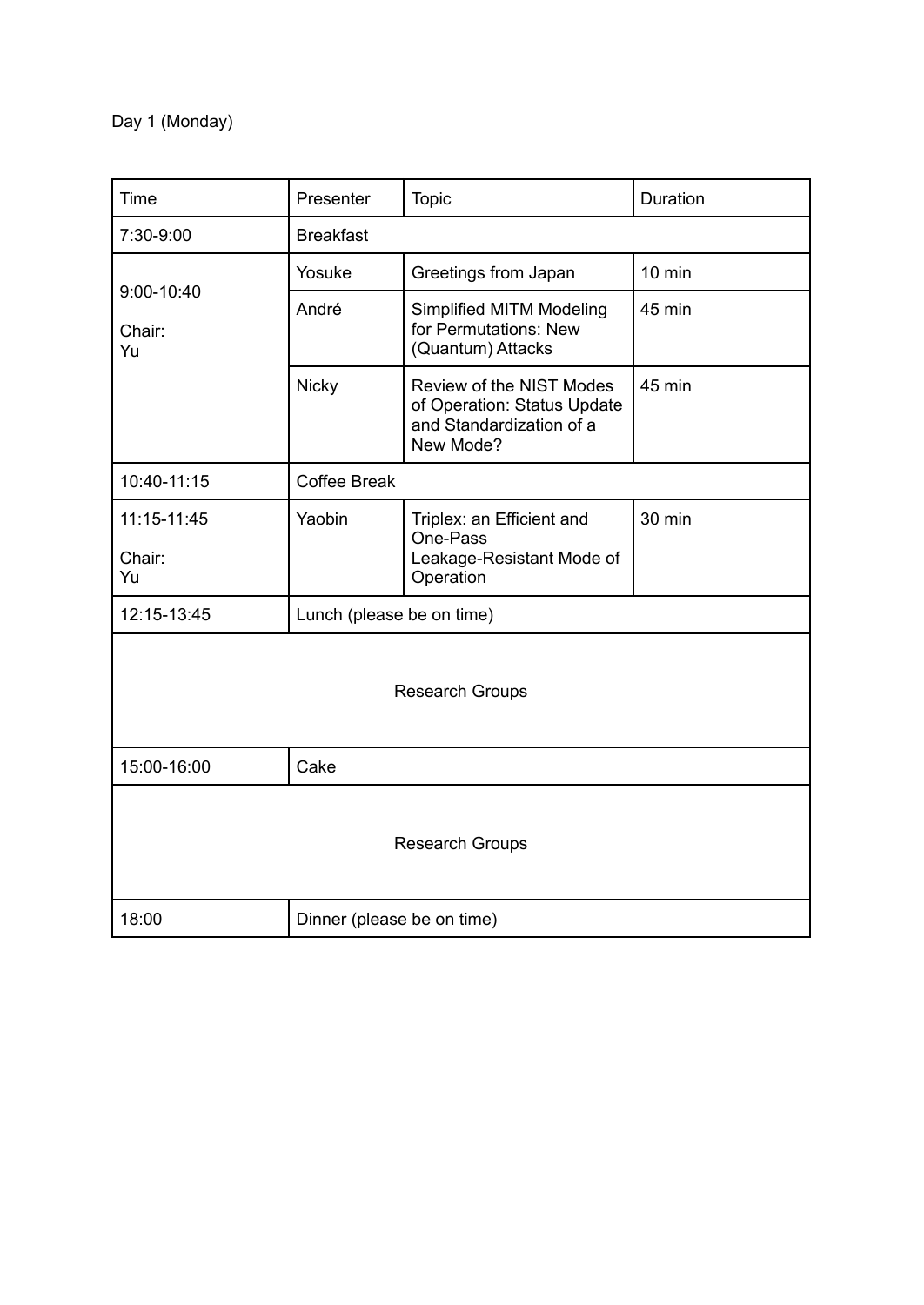Day 2 (Tuesday)

| Time                   | Presenter                  | Topic                                 | Duration |
|------------------------|----------------------------|---------------------------------------|----------|
| 7:30-9:00              | <b>Breakfast</b>           |                                       |          |
| $9:00-9:45$            | Orr                        | Random Directions in<br>Cryptanalysis | 45 min   |
| Chair:                 |                            |                                       |          |
| $9:45-10:15$           | <b>Coffee Break</b>        |                                       |          |
| <b>Research Groups</b> |                            |                                       |          |
| 12:15-13:45            | Lunch (please be on time)  |                                       |          |
|                        |                            | <b>Research Groups</b>                |          |
| 15:00-16:00            | Cake                       |                                       |          |
| <b>Research Groups</b> |                            |                                       |          |
| 18:00                  | Dinner (please be on time) |                                       |          |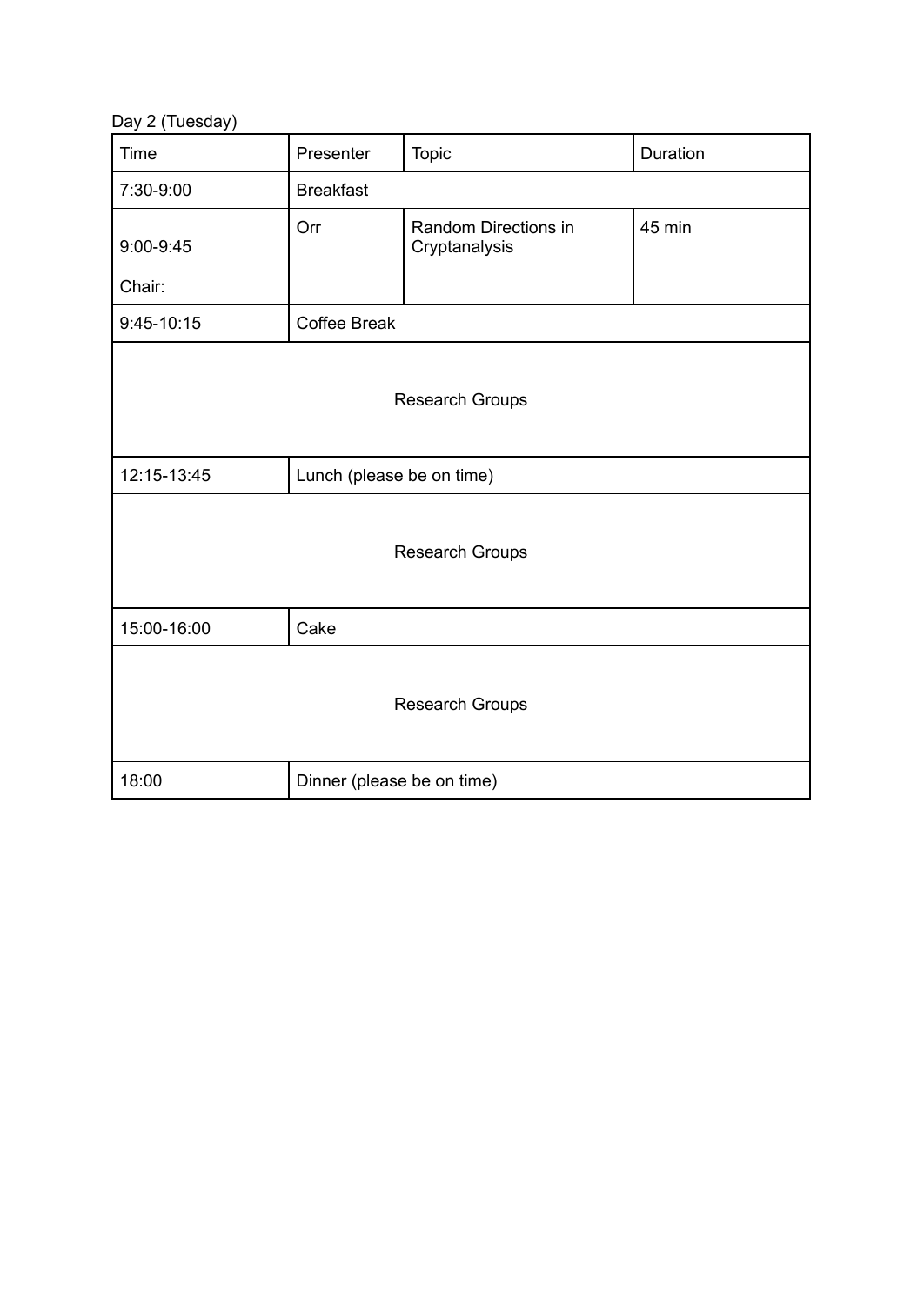Day 3 (Wednesday)

| <b>Time</b>                        | Activity                   |  |
|------------------------------------|----------------------------|--|
| 7:30-9:00                          | <b>Breakfast</b>           |  |
| <b>Research Groups</b>             |                            |  |
| 10:30-11:00                        | <b>Coffee Break</b>        |  |
| Progress Reports from the Groups   |                            |  |
| 12:15-13:45                        | Lunch (please be on time)  |  |
| Free Afternoon:<br>Easter Egg Hunt |                            |  |
| 18:00                              | Dinner (please be on time) |  |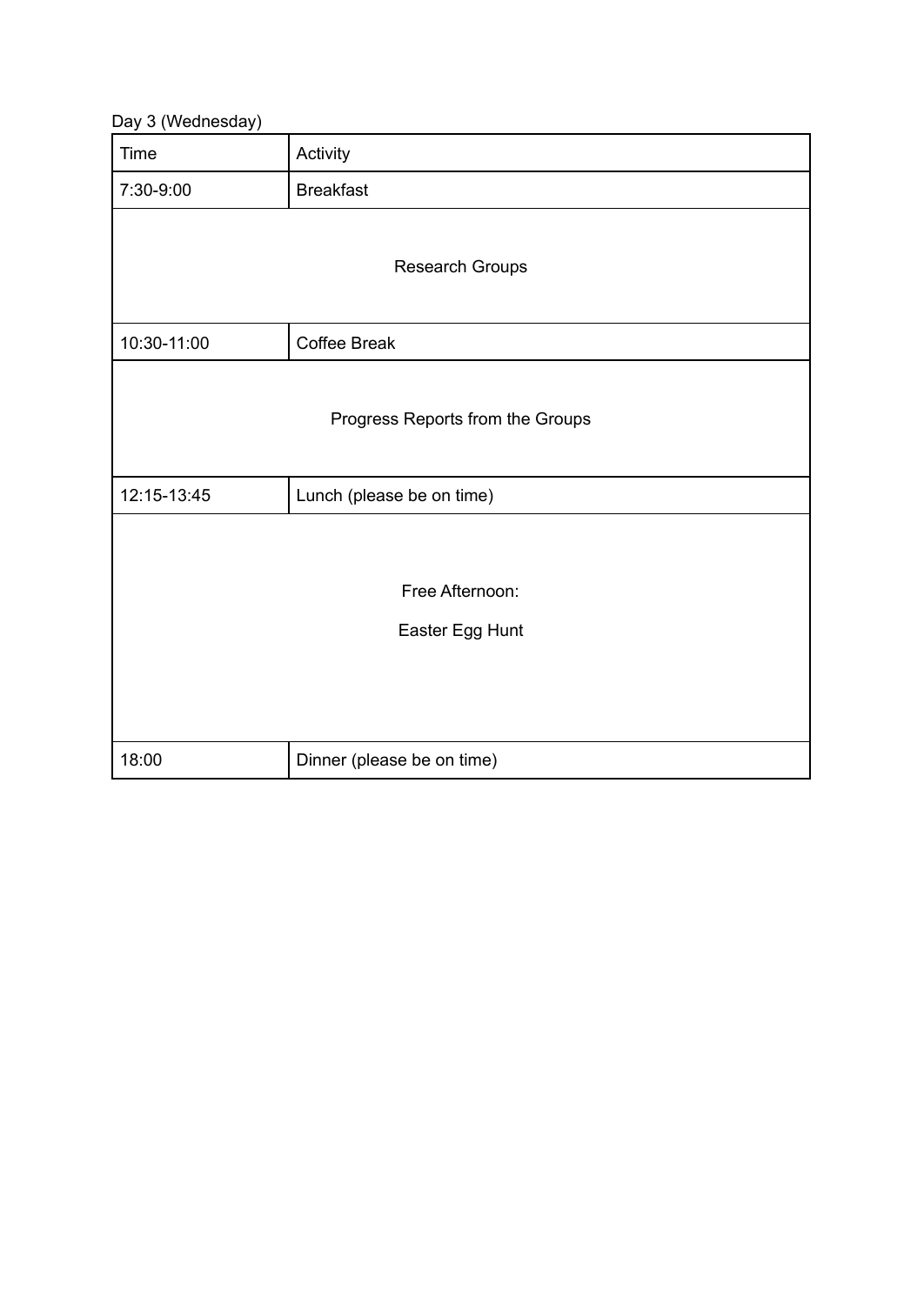Day 4 (Thursday)

| ╯<br>$\lambda$<br>,,<br><b>Time</b> | Activity                   |  |
|-------------------------------------|----------------------------|--|
| 7:30-9:00                           | <b>Breakfast</b>           |  |
| Research Groups                     |                            |  |
| 10:30-11:00                         | Coffee Break               |  |
|                                     | <b>Research Groups</b>     |  |
| 12:15-13:45                         | Lunch (please be on time)  |  |
|                                     | Research Groups            |  |
| 15:00-16:00                         | Cake                       |  |
| Research Groups                     |                            |  |
| 18:00                               | Dinner (please be on time) |  |